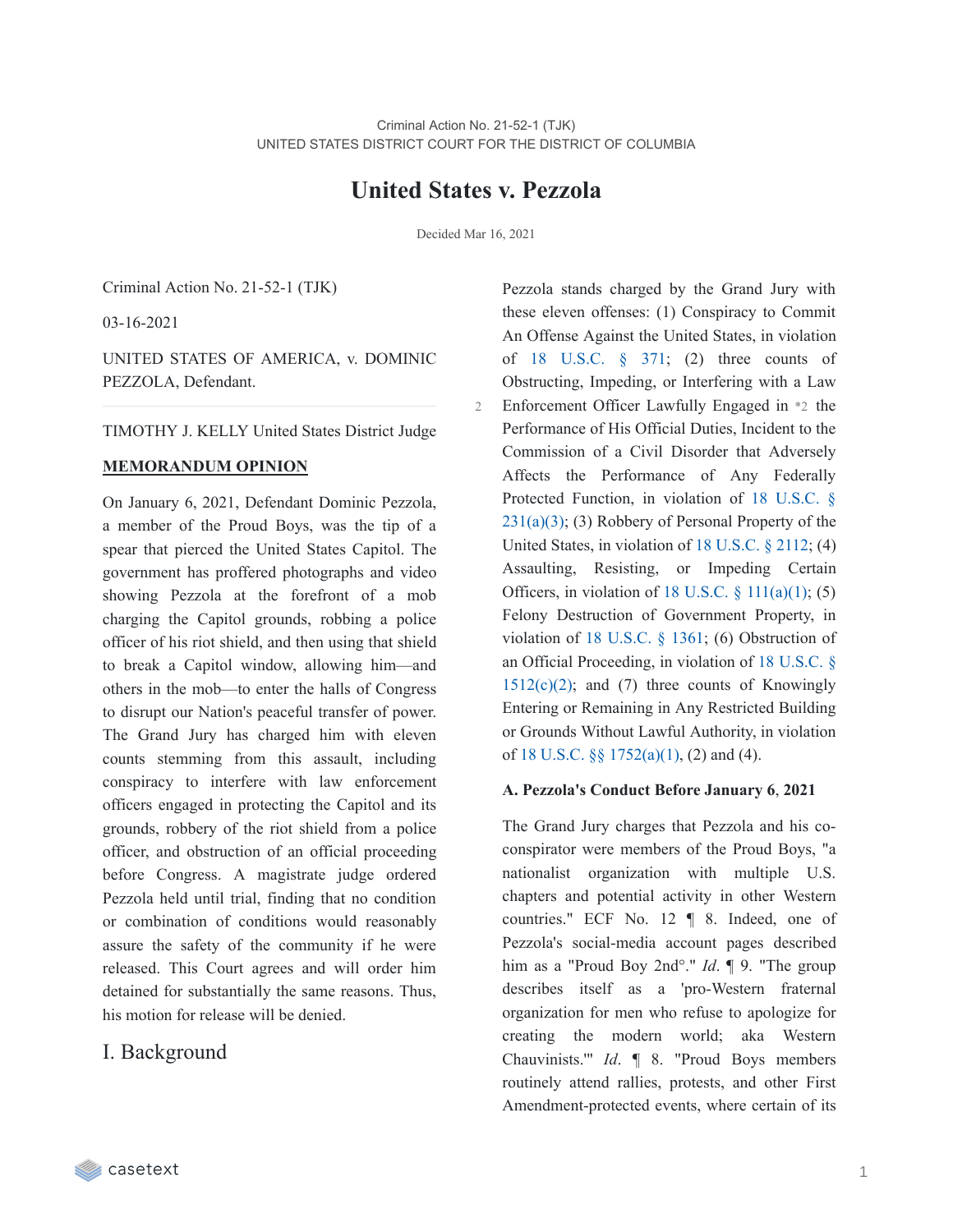members sometimes engage in acts of violence against individuals whom they perceive as threats to their values." *Id*. "The group has an initiation process for new members, which includes the taking of an 'oath.'" *Id*. "Proud Boys members often wear the colors yellow and black, as well as other apparel adorned with Proud Boys-related logos and emblems." *Id*.

In December 2020, Pezzola traveled to Washington, D.C. to participate in a rally attended by Proud Boys from across the country. ECF No. 21 at 4. He was photographed at the rally near Enrique Tarrio, the self-described National Chairman of the Proud Boys. *Id*. Those same \*3 photographs show him wearing "Proud Boys gear, along with the group's trademark colors of black and yellow, smoking a cigar." *Id*. His shirt read "FAFO," which stands for "F\*\*\* Around and Find Out," and depicted two rifles. *Id*.

3

After the December rally, Proud Boys organizers encouraged their members to attend the January 6, 2021 demonstration in Washington, D.C. *Id*. at 5. And on December 29, 2020, Tarrio posted a message on social media about the demonstration planned for January 6, 2021. *Id*. Among other things, Tarrio announced that the Proud Boys would "turn out in record numbers on Jan 6th but this time with a twist. . . . We will not be wearing our traditional Black and Yellow. We will be incognito and we will be spread across downtown DC in smaller teams. And who knows. . . . we might dress in all BLACK for the occasion." *Id*. According to the government, "[t]he statement about dressing in 'all BLACK' is a likely reference to dressing like the group known as 'Antifa,' who the Proud Boys have identified as an enemy of their movement and who are frequently depicted in the media clad in black clothing." *Id*.

On or about December 31, 2020, Tarrio posted a photograph of Pezzola and other Proud Boys to his social-media account, with the caption "Lords of War," and the hashtags "#J6" and "#J20." *Id*. at 6. The latter, proffers the government, are "likely

reference[s] to January 6 and 20, 2021, the dates of Congressional certification of the Electoral College vote and the Presidential Inauguration." *Id*. Pezzola is the Proud Boy most prominently depicted in the photograph. *Id*. A few days later, on January 5, 2021, Pezzola traveled to Washington, D.C. along with other Proud Boys from New York State. *Id*. at 3. He stayed at a hotel with his fellow travelers, and "was present at a number of Proud Boys rallying points throughout the day on January 6, 2021." *Id*. The photographs depicting him on that day show, consistent with Tarrio's instructions, that he did not wear his 4 Proud Boys colors. *Id*. at 6, 9-19. \*4

### **B. The Capitol Breach on January 6**, **2021**

On January 6, 2021, a joint session of the United States Congress convened at the Capitol to certify the vote count of the Electoral College of the 2020 Presidential Election. ECF No. 12 ¶ 3. Vice President Michael Pence, in his constitutional duty as President of the Senate, presided over the joint session. *Id*. A large crowd began to gather outside the Capitol as the joint session got underway. *Id*. ¶ 4. Crowd members eventually forced their way through, up, and over Capitol Police barricades, and advanced to the building's façade. *Id*. Capitol Police officers tried to maintain order and stop the crowd from entering the Capitol building, to which the doors and windows were locked or otherwise secured. *Id*. Still, shortly after 2:00 p.m., crowd members forced entry into the Capitol building by breaking windows, ramming open doors, and assaulting police officers. *Id*. Soon after, members of the House and Senate, including Vice President Pence, were evacuated from their respective chambers, and the joint session was halted while law enforcement worked to restore order. *Id*. ¶ 5. Law enforcement regained control over the Capitol later that night, and at about 8:00 p.m., the joint session resumed. *Id*. ¶ 6. During these events, about 81 members of the Capitol Police and 58 members of the Metropolitan Police Department were assaulted, and the Capitol suffered millions of dollars in damage. *Id*. ¶ 7. It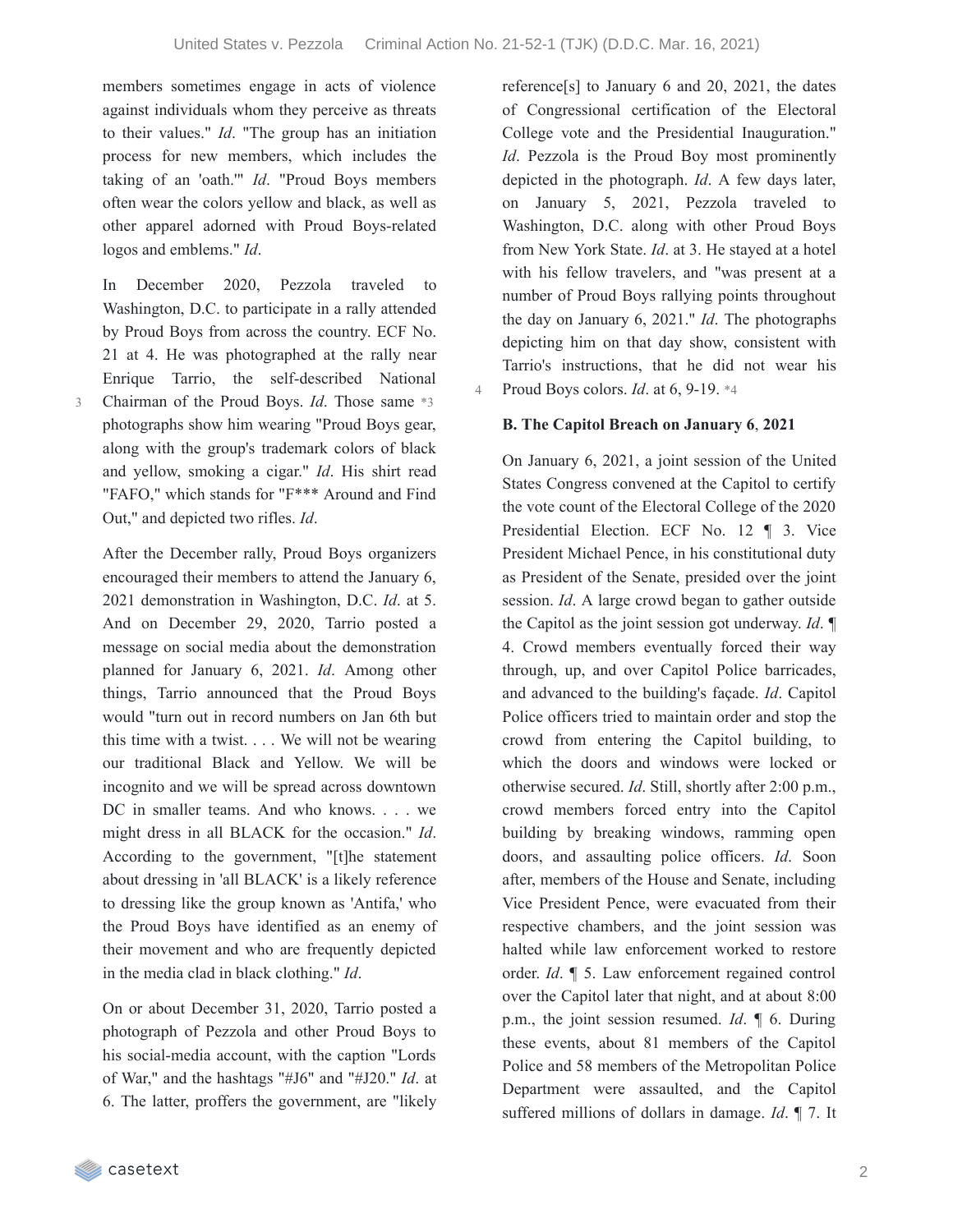was the first time in the 244-year history of the United States that this key part of the peaceful transfer of power was delayed. ECF No. 21 at 6-7.

### **C. Pezzola's Conduct on January 6**, **2021**

Pezzola played an important role in the events of the day. At around 1:00 p.m., a large crowd gathered near the northwest pedestrian entrance to the Capitol grounds. *Id*. at 7. Photographs show Pezzola and his co-conspirator near the front of a mob that overwhelmed several lines of police officers and barricades and advanced toward the

Capitol. *Id*. at 9-10. His \*5 co-conspirator dragged one section of fencing away. *Id*. at 9. As the crowd continued to surge forward, rioters began fighting with police officers on a plaza near the Capitol's west front. *Id*. at 11. Photographs show Pezzola emerging from the scuffle with a riot shield. *Id*. at 13-14. Not long afterward, Pezzola, carrying the riot shield, was captured on video near the front of a mob confronting police officers on a set of stairs that leads from the plaza to the Capitol balcony, one level up. *Id*. at 14-15. Pezzola yelled profanities at the officers, including that they "better be f\*\*\*ing scared!" *Id*. at 15. And at one point he told a fellow rioter that he "took this from a f\*\*\*ing cop." *Id*. at 16. The video then shows the mob overrunning those police officers as well, advancing closer still to the Capitol. Shortly afterward, photographs show Pezzola using the riot shield to break a window on the west side of the Capitol, allowing him and others to stream into the building. *Id*. at 16-17. 5

One of the photographs of Pezzola breaking the window also shows him wearing an earpiece. *Id*. at 17. Indeed, the government proffers that it has evidence that the Proud Boys were communicating —or at least trying to communicate—by radios that could connect to earpieces that day. ECF No. 24 (Mar. 1, 2021) ("Hr'g Tr.") 17:4-7. Before the riot, the government represents that Pezzola ordered a radio online, and was trying to get it to work. *Id*. 16:19-24. A photograph appears to show his co-conspirator holding a "walkie-talkie radiotype device" that day. *Id*. 16:16-17. Other Proud Boys were also wearing earpieces like Pezzola's. *Id*. 16:24-17:1.

Once inside the Capitol, Pezzola was part of a group that confronted Capitol Police Officer Eugene Goodman, with one of them demanding to know "where they meeting at, where they counting the votes?" ECF No. 21 at 17-18. Pezzola, like the rest of those rioters, passed \*6 near the still occupied Senate chamber, but was redirected away by Officer Goodman. *Id*. at 17 n.6.

Before the Capitol could be secured, Pezzola uploaded a victory speech to social media. *Id*. at 18. Smoking a cigar, he exclaimed: "Victory smoke in the Capitol, boys. This is  $f^{***}$ ing awesome. I knew we could take this motherf\*\*\*er over [if we] just tried hard enough." *Id*. Pezzola concedes that he smoked the victory cigar because "he considered the objective achieved, stopping the certification of the election pursuant to the instructions of the then President." ECF No. 19 at 4. A witness later told law enforcement that, after the riot had concluded, Pezzola "bragged" about breaking the window of the Capitol and entering the building. ECF No. 1-1 ¶ 17.

The government also proffers that the same witness told law enforcement that, at their hotel after the riot and on the car ride home, he heard members of Pezzola's group make several statements. ECF No. 21 at 19-20, 29-30; Hr'g Tr. 21:3-22:9. Members of the group "talked about things they had done during the day, and they said that anyone they got their hands on they would have killed," including Speaker of the House Nancy Pelosi and Vice President Pence. ECF No. 21 at 19. According to this witness, whom the government proffers is not the subject of any law enforcement investigation, Hr'g Tr. 26:7-8, members of the group also said they planned to return to Washington, D.C. with guns soon, that people would be surprised, and that they "planned to kill every single 'm-fer' they can." ECF No. 21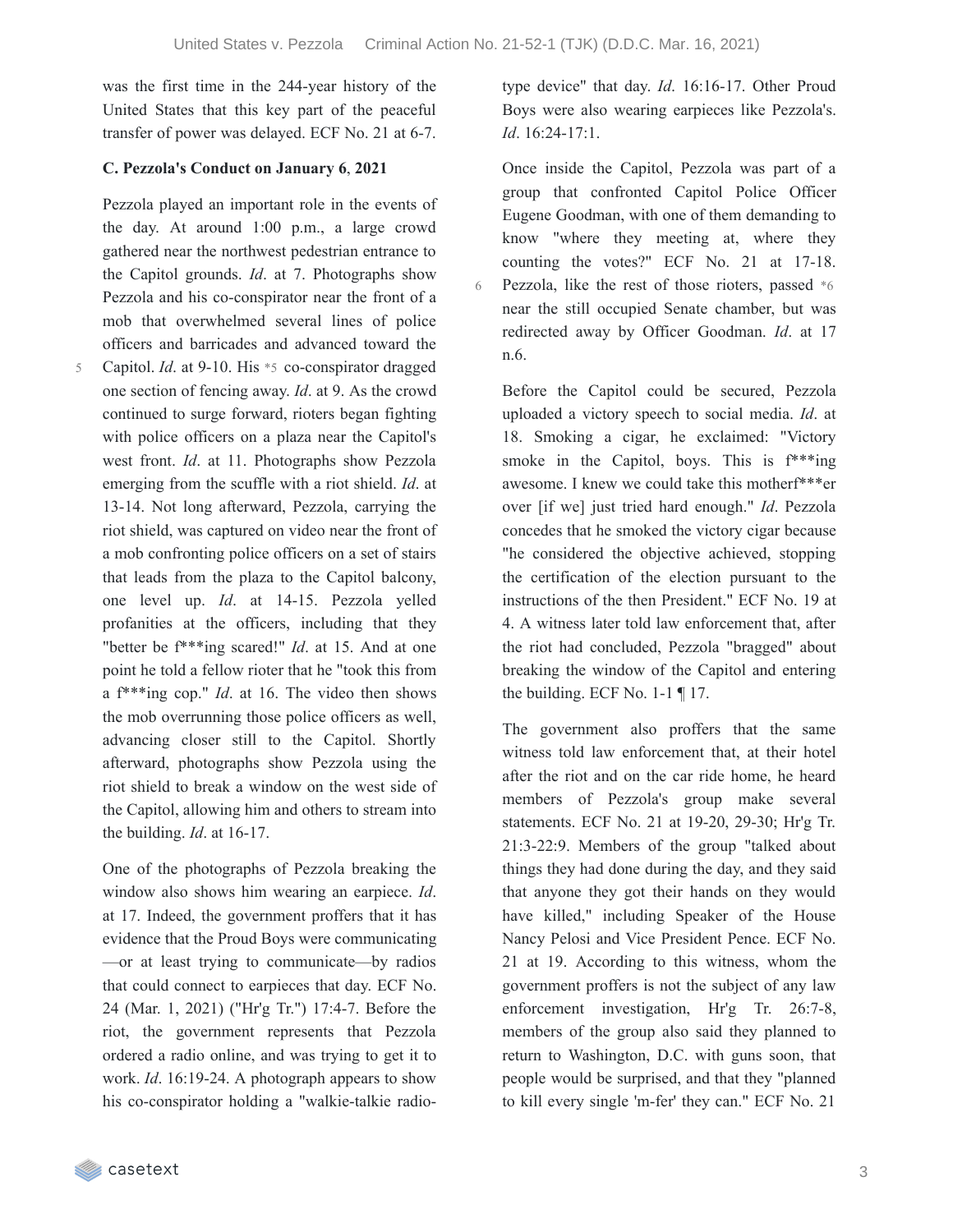at 19-20, 20 n.7, 29-30. The government does not proffer that Pezzola made any of these statements, but that he was present for and agreed in some way with the sentiments expressed. *Id*. at 30; Hr'g Tr. 20:1-22:9. Pezzola responds that he has no recollection of these conversations. ECF No. 19 at 5. He \*7 proffers that if these conversations happened in his hotel room, for much of the evening he was not there, and during the car ride

7

### **D. Defendant's Conduct After January 6**, **2021**

home, he was asleep. Hr'g Tr. 23:3-23:10.

Location information provided by Pezzola's cell phone provider is consistent with Pezzola traveling from where he resides in the Rochester, New York area to the Washington, D.C. area on January 5, and returning to Rochester on January 7, 2021. ECF No. 21 at 20. On January 9, though, the phone went dark. *Id*. The government proffers that another witness has informed them that Pezzola briefly stayed at his home in Buffalo, New York, before going to New York City, and then to Philadelphia. *Id*. After an arrest warrant for Pezzola issued, and law enforcement began knocking on doors in Rochester to speak to Pezzola's family, he arranged to turn himself in to law enforcement on January 15, 2021, by which time he had changed his appearance by shaving his beard. *Id*.

### **E. The Search Warrant on Pezzola's Residence**

Law enforcement executed a search warrant at Pezzola's home when arresting him. *Id*. at 21. A thumb drive containing hundreds of .pdf files was recovered from a room that appeared to be used exclusively by Pezzola. *Id*. Some of those files relate to seemingly innocuous topics, but the government proffers that a "significant number" of them provide detailed instructions for making homemade firearms, poisons, or explosives. *Id*. "A sample of titles includes, but is not limited to: (1) multiple serials of a series entitled 'Advanced Improvised Explosives,' those serials including 'Explosive Dusts' and 'Incendiaries;' (2) 'The Box Tube MAC-11,' with subtitle, 'The Ultimate DIY

Machine Pistol;' (3) 'Ragnar's Big Book of Homemade Weapons;' and (4) 'The Advanced Anarchist's Arsenal: Recipes for Improvised Incendiaries and Explosives.'" *Id*. The government proffers that all these examples "contain detailed instructions \*8 for how to make the subject matter reflected in their titles, and they are but four of hundreds of similarly titled .pdf files on the recovered thumb drive." *Id*. Law enforcement also recovered Proud Boys paraphernalia, including a tactical vest with patches that say "Proud Boys" and Pezzola's nickname. *Id*.

## II. Procedural History

Magistrate Judge Zia M. Faruqui approved a sealed complaint charging Pezzola on January 13, 2021. ECF No. 1. Judge Faruqui issued an arrest warrant that day. On January 15, 2021, Pezzola surrendered and was arrested. The government moved for Pezzola's temporary detention on January 27, 2021. Magistrate Judge G. Michael Harvey granted that motion. On January 29, 2021, the Grand Jury returned the indictment against Pezzola. ECF No. 12. The government moved for pretrial detention of Pezzola that same day. ECF No. 10. On February 10, 2021, Magistrate Judge Robin M. Meriweather held a detention hearing and, on February 15, 2021, entered an order detaining Pezzola pending trial. ECF No. 18.

Judge Meriweather found that the government had shown by clear and convincing evidence that no condition or combination of conditions of release could reasonably assure the safety of any other person and the community. *Id*. at 2. She was persuaded of that, in part, by (1) Pezzola's "alleged participation in a group discussion about plans to return to Washington D.C. with weapons, in which members asserted that they would have killed former Vice President Pence or any person they 'got their hands on'" and (2) "the fact that law enforcement found a thumb drive in Mr. Pezzola's house containing files that included instructions for making bombs, firearms, and poisons. Although no materials for making bombs or poisons are alleged to have been recovered, and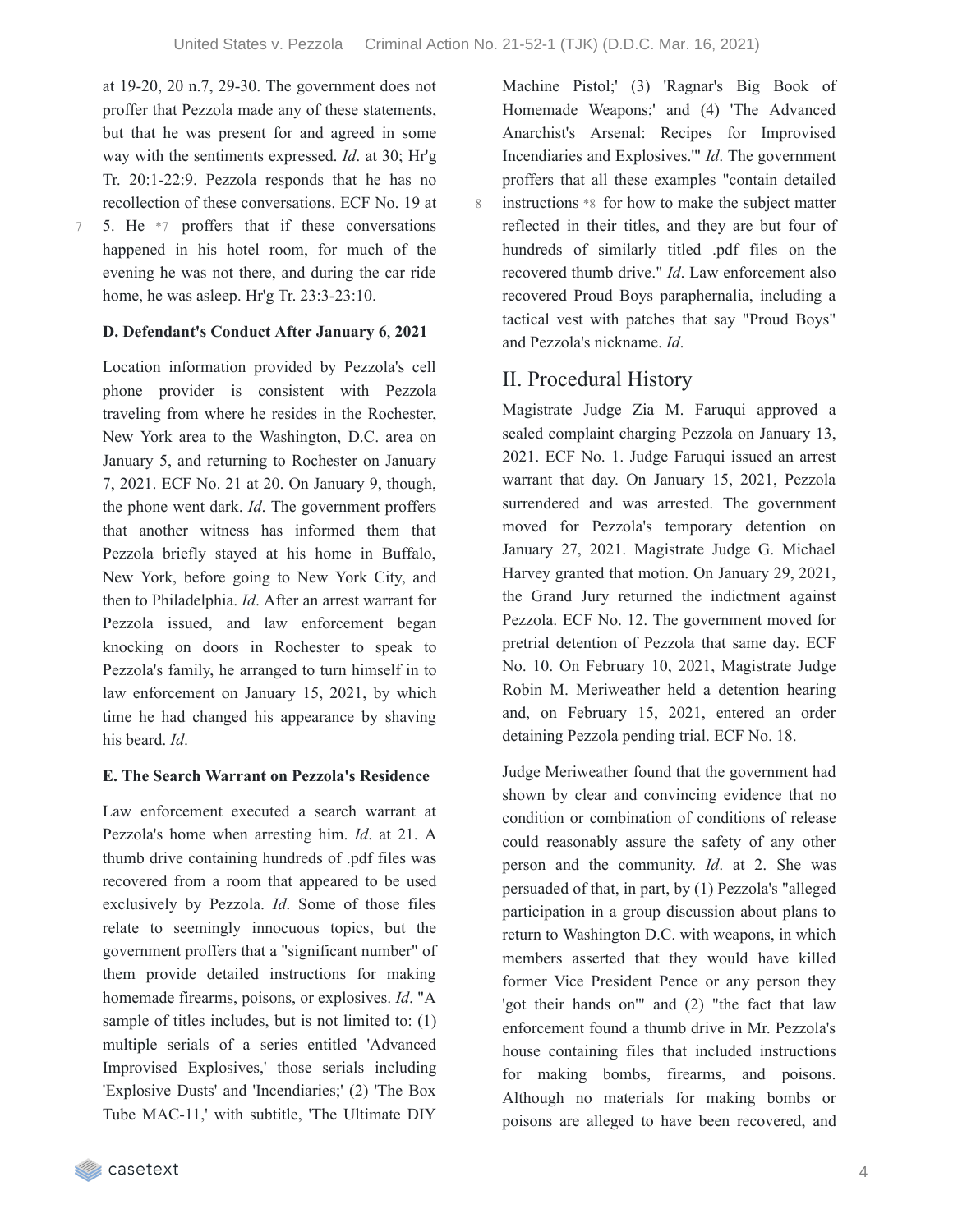the group's alleged plans to return to D.C. have not come to \*9 fruition, the potential for future violent conduct in support of overturning the election of President Biden is too great to be adequately mitigated by any release conditions." *Id*. at 4.

Pezzola filed this motion on February 18, 2021. ECF No. 19. The Court held a detention hearing on March 1, 2021.

## III. Legal Standard

Under the Bail Reform Act ("BRA"), 18 U.S.C. §§ [3141-3156,](https://casetext.com/statute/united-states-code/title-18-crimes-and-criminal-procedure/part-ii-criminal-procedure/chapter-207-release-and-detention-pending-judicial-proceedings/section-3141-release-and-detention-authority-generally) "Congress limited pretrial detention of persons who are presumed innocent to a subset of defendants charged with crimes that are 'the most serious' compared to other federal offenses." *United States v*. *Singleton*, 182 [F.3d](https://casetext.com/case/us-v-singleton-68#p13) 7, 13 (D.C. Cir. 1999) (quoting *United States v*. *Salerno*, 481 U.S. 739, 747 (1987)). Thus, a [detention](https://casetext.com/case/united-states-v-salerno-7#p747) hearing must be held at the government's request only "in a case that involves" a charged offense falling in one of five enumerated categories, 18 U.S.C. §  $3142(f)(1)(A)$ -(E), or if the defendant poses a serious risk of flight or of trying to obstruct justice or threaten, injure, or intimidate a witness or juror, *id*. § 3142(f)(2)(A)-(B).

A subset of offenses requiring a detention hearing triggers a rebuttable presumption "that no condition or combination of conditions will reasonably assure the appearance of the person as required and the safety of the community if the judicial officer finds that there is probable cause to believe that the person committed" that subset of offenses. *Id*. § 3142(e)(3). This subset includes any "offense listed in section  $2332b(g)(5)(B)$  of title 18, United States Code, for which a maximum term of imprisonment of 10 years or more is prescribed." *Id*. § 3142(e)(3)(C). The presumption places "a burden of production on the defendant to offer some credible evidence contrary to the statutory presumption." *United States v*. *Taylor*, 289 F. [Supp.](https://casetext.com/case/united-states-v-taylor-915#p63) 3d 55, 63 (D.D.C. 2018) [\(quoting](https://casetext.com/case/united-states-v-alatishe#p371) *United States v*. *Alatishe*, 768 F.2d 364, 371 (D.C. Cir. 1985)). And even when the defendant offers evidence to rebut the

10 presumption, it "is not a 'bursting bubble' \*10 that becomes devoid of all force once a defendant has met his burden of [production."](https://casetext.com/case/united-states-v-taylor-915#p63) *Taylor*, 289 F. Supp. 3d at 63 (quoting *United States v*. *Jessup*, 757 F.2d [378,](https://casetext.com/case/united-states-v-jessup#p387) 387 (1st Cir. 1985)). Instead, it is "incorporated into the other factors considered by this Court in determining whether to grant a conditional release and is given substantial [weight."](https://casetext.com/case/us-v-ali-56#p391) *United States v*. *Ali*, 793 F. Supp. 2d 386, 391 (D.D.C. 2011).

The BRA provides that a judicial officer "shall order" the "detention of the [defendant] before trial," if, after a detention hearing held under 18 U.S.C. § 3142(f), and upon [consideration](https://casetext.com/statute/united-states-code/title-18-crimes-and-criminal-procedure/part-ii-criminal-procedure/chapter-207-release-and-detention-pending-judicial-proceedings/section-3142-release-or-detention-of-a-defendant-pending-trial) of "the available information concerning" enumerated factors, *id.*  $\S$  3142(g), "the judicial officer finds that no condition or combination of conditions will reasonably assure the appearance of the person as required and the safety of any other person and the community," *id*. § 3142(e)(1). "In common parlance, the relevant inquiry is whether the defendant is a 'flight risk' or a 'danger to the community.'" *United States v*. *Vasquez-Benitez*, 919 F.3d [546,](https://casetext.com/case/united-states-v-vasquez-benitez-2#p550) 550 (D.C. Cir. 2019). The BRA "requires that detention be supported by 'clear and convincing evidence' when the justification is the safety of the community." *United States v*. *Simpkins*, 826 [F.2d](https://casetext.com/case/us-v-simpkins-3#p96) 94, 96 (D.C. Cir. 1987). Even if the defendant does not pose a flight risk, danger to the community alone is sufficient reason to order pretrial detention. *Salerno*, 481 [U.S.](https://casetext.com/case/united-states-v-salerno-7#p755) at 755. In assessing whether pretrial detention or release is warranted, the judicial officer must "take into account the available information concerning" these four factors: (1) "the nature and circumstances of the offense charged, including whether the offense is a crime of violence"; (2) "the weight of the evidence against the person"; (3) "the history and characteristics of the person, including . . . the person's character, physical and mental condition, family ties, employment, financial resources, length of residence in the community, community ties, past conduct, history relating to drug or alcohol abuse, criminal history,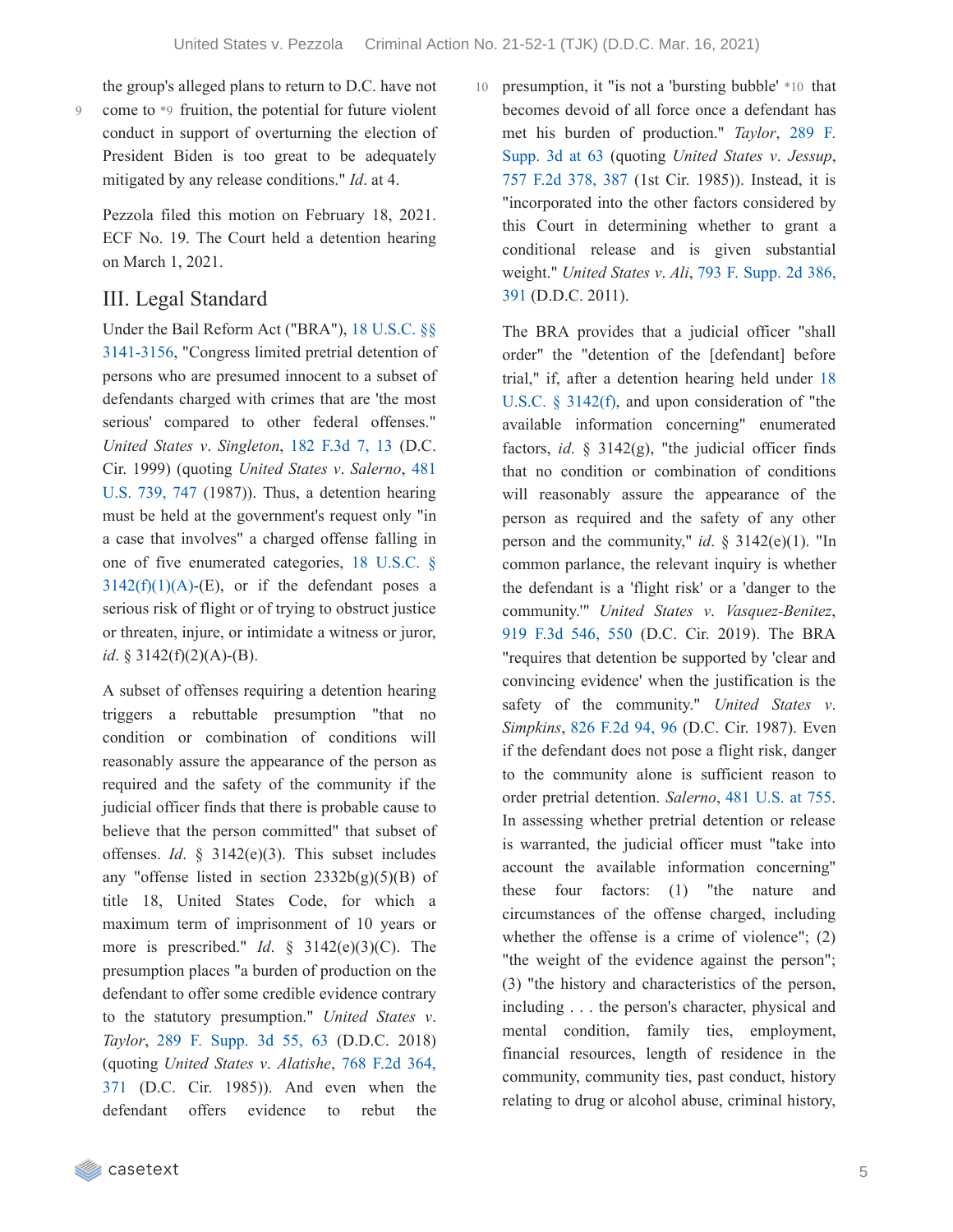and record concerning appearance at court proceedings"; and (4) \*11 "the nature and 11 seriousness of the danger to any person or the community that would be posed by the person's release." 18 U.S.C.  $\S$  [3142\(g\).](https://casetext.com/statute/united-states-code/title-18-crimes-and-criminal-procedure/part-ii-criminal-procedure/chapter-207-release-and-detention-pending-judicial-proceedings/section-3142-release-or-detention-of-a-defendant-pending-trial) At the detention hearing, both the government and the defendant may offer evidence or proceed by proffer. *United States v*. *Smith*, 79 F.3d [1208,](https://casetext.com/case/us-v-smith-507#p1210) 1210 (D.C. Cir. 1996) (per curiam).

If a defendant is ordered detained under § 3142 by a judicial officer, including "by a magistrate judge," the BRA allows the defendant to "file, with the court having original jurisdiction over the offense, a motion for revocation or amendment of the order." 18 U.S.C. § [3145\(b\)](https://casetext.com/statute/united-states-code/title-18-crimes-and-criminal-procedure/part-ii-criminal-procedure/chapter-207-release-and-detention-pending-judicial-proceedings/section-3145-review-and-appeal-of-a-release-or-detention-order). The statute does not specify the standard of review to be applied by a district court reviewing a magistrate judge's detention order, and "the D.C. Circuit has not yet [addressed](https://casetext.com/case/united-states-v-hunt-95#p132) the issue." *United States v*. *Hunt*, 240 F. Supp. 3d 128, 132-33 (D.D.C. 2017). That said, both the BRA and the Federal [Magistrates](https://casetext.com/statute/united-states-code/title-28-judiciary-and-judicial-procedure/part-iii-court-officers-and-employees/chapter-43-united-states-magistrate-judges/section-636-jurisdiction-powers-and-temporary-assignment) Act, 28 U.S.C. § 636, support the conclusion, reached by every circuit to have considered the question, that a district court reviews a magistrate judge's release or detention order de novo. *See United States v*. *Chrestman*, 21-mj-218 (BAH), 2021 WL 765662, at \*5-6 (D.D.C. Feb. 26, 2021). And courts in this District routinely apply that standard. *See id*. at \*6; *Hunt*, 240 F. Supp. 3d at [132-33](https://casetext.com/case/united-states-v-hunt-95#p132).

## IV. Analysis

The government mainly seeks to detain Pezzola under 18 U.S.C. §  $3142(e)(3)(C)$ , which provides a rebuttable presumption of detention if there is probable cause to believe that he committed "an offense listed in section  $2332b(g)(5)(B)$  of title 18, United States Code, for which a maximum term of imprisonment of [1](https://casetext.com/_print/doc/united-states-v-pezzola?_printIncludeHighlights=false&_printIncludeKeyPassages=false&_printIsTwoColumn=true&_printEmail=&_printHighlightsKey=#N196999)0 years or more is prescribed."<sup>1</sup> For the below reasons, the Court agrees that a rebuttable presumption arises from the charges

12 against Pezzola but that \*12 the evidence he proffers is enough to rebut it. Still, after considering all the  $\S$  3142(g) factors, the Court finds that the government has shown, by clear and

convincing evidence, that "no condition or combination of conditions will reasonably assure" the safety of the [community,](https://casetext.com/statute/united-states-code/title-18-crimes-and-criminal-procedure/part-ii-criminal-procedure/chapter-207-release-and-detention-pending-judicial-proceedings/section-3142-release-or-detention-of-a-defendant-pending-trial)  $18$  U.S.C.  $\S$  3142(e) (1), and therefore orders that Pezzola be detained pending trial. [2](https://casetext.com/_print/doc/united-states-v-pezzola?_printIncludeHighlights=false&_printIncludeKeyPassages=false&_printIsTwoColumn=true&_printEmail=&_printHighlightsKey=#N197008)

- 1 The government also argues that Pezzola should be detained under 18 U.S.C. §§  $3142(f)(1)(A)$  and  $(f)(2)A)$ . ECF No. 21 at 23.
- 2 The government does not press the argument that Pezzola is a flight risk very far, and like Judge Meriweather, this Court does not find it persuasive. The Court does not order that Pezzola be detained for this reason.

### **A. A Rebuttable Presumption of Detention Arises from the Charges Against Pezzola**

Pezzola does not contest that a rebuttable presumption of detention—that no condition or combination of conditions will reasonably assure the appearance of the person as required and the safety of the community—arises from at least one of the offenses with which he has been charged. Hr'g Tr. 4:22-5:25. The Grand Jury found probable cause to believe that he committed "an offense listed in section  $2332b(g)(5)(B)$  of title 18, United States Code, for which a maximum term of imprisonment of 10 years or more is prescribed." 18 [U.S.C.](https://casetext.com/statute/united-states-code/title-18-crimes-and-criminal-procedure/part-i-crimes/chapter-65-malicious-mischief/section-1361-government-property-or-contracts) § 1361, one of the charged offenses, is specifically [enumerated](https://casetext.com/statute/united-states-code/title-18-crimes-and-criminal-procedure/part-i-crimes/chapter-113b-terrorism/section-2332b-acts-of-terrorism-transcending-national-boundaries) in 18 U.S.C.  $\S$  2332b(g)  $(5)(B)(i)$ . And in cases such as this one involving alleged damage or attempted damage to property of the United States in excess of \$1,000, that offense carries a maximum sentence of ten years in prison. Thus, the rebuttable presumption arises.

### **B. Pretrial Detention Factors**

### **1. The Nature and Circumstances of the Offense**

The first statutory factor requires the Court to consider "the nature and circumstances of the offense charged." 18 U.S.C. § [3142\(g\)\(1\).](https://casetext.com/statute/united-states-code/title-18-crimes-and-criminal-procedure/part-ii-criminal-procedure/chapter-207-release-and-detention-pending-judicial-proceedings/section-3142-release-or-detention-of-a-defendant-pending-trial) Because of the unique nature of the Capitol breach, with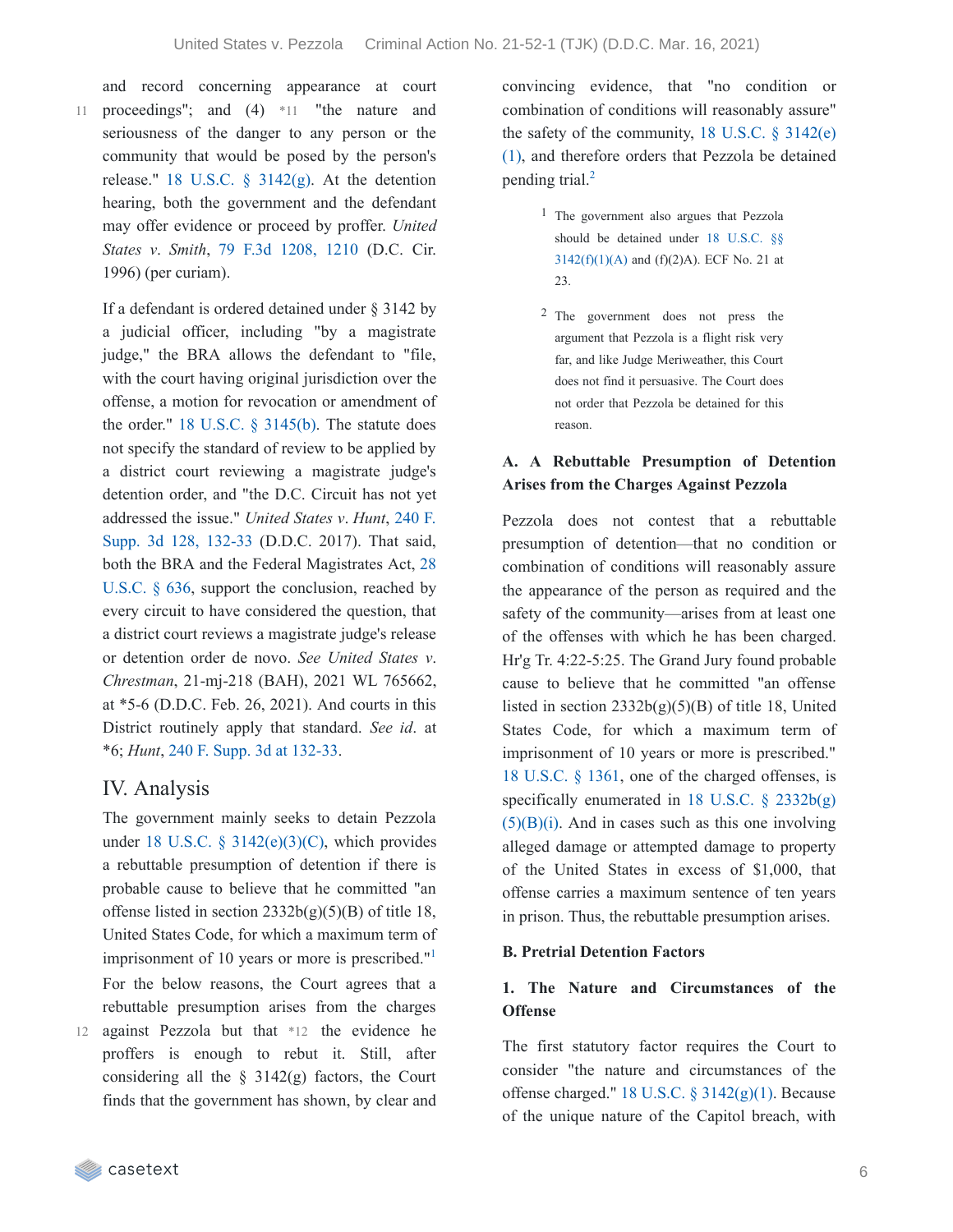perhaps hundreds of individuals facing charges for their roles in obstructing the peaceful transfer of power, courts have looked to several factors to

13 differentiate and assess the \*13 particular conduct of each defendant for purposes of pretrial detention. *See*, *e*.*g*., *Chrestman*, 2021 WL 765662, at \*7-9. Those factors include whether a defendant (1) has been charged with felony or misdemeanor offenses; (2) engaged in prior planning before arriving at the Capitol; (3) carried or used a dangerous weapon during the riot; (4) coordinated with other participants before, during, or after the riot; or (5) assumed a formal or informal leadership role in the assault by encouraging other rioters' misconduct; and (6) the nature of the defendant's words and movements during the riot, including whether the defendant damaged federal property, threated or confronted law enforcement, or celebrated efforts to disrupt the certification of the Electoral College vote. *Id*.

Here, these considerations weigh strongly in favor of detention. To recap: the Grand Jury has charged that Pezzola and his co-conspirator were a member of the Proud Boys, an organization linked to violence that had announced on social media its plan to turn out in large numbers in Washington, D.C. on January 6, 2021, "incognito" and "spread [out] . . . in smaller teams." About a week before the riot, a Proud Boys organizer held Pezzola out as a prominent member of the group, labeling him a "Lord[] of War." On January 5, Pezzola and other Proud Boys traveled together from New York State to Washington, D.C. The government proffers that shortly before then, Pezzola bought a radio device that could be used to communicate with other members of the group through an earpiece, and photographs show Pezzola wearing an earpiece on January 6. Photographs, video, and Pezzola's own statements show that on January 6, he and his co-conspirator were some of the first rioters to breach the barricades blocking access to the Capitol plaza; Pezzola took a Capitol Police Officer's riot shield as officers were trying to quell the riot; Pezzola was among the first to confront

officers on a set of stairs leading from the plaza to the Capitol balcony, warning them that they "better be f\*\*\*ing scared!"; Pezzola was among 14 \*14 the first to rush past those officers to make it to the balcony; Pezzola used the riot shield as a weapon to break a Capitol window, allowing himself and others to be among the first to stream into the building where Members of Congress and Vice President Pence were performing their constitutional duties; Pezzola was among the first to confront Officer Goodman; and Pezzola uploaded a speech to social media, smoking a victory cigar and bragging that "I knew we could take this motherf\*\*\*er over [if we] just tried hard enough." Finally, Pezzola concedes that he smoked the cigar because "he considered the objective achieved, stopping the certification of the election pursuant to the instructions of the then President." ECF No. 19 at 4.

As part of this factor, the Court must also consider "whether the offense is a crime of violence, a violation of section 1591, a Federal crime of terrorism, or involves a minor victim or a controlled substance, firearm, explosive, or destructive device." 18 U.S.C.  $\S$  [3142\(g\)\(1\).](https://casetext.com/statute/united-states-code/title-18-crimes-and-criminal-procedure/part-ii-criminal-procedure/chapter-207-release-and-detention-pending-judicial-proceedings/section-3142-release-or-detention-of-a-defendant-pending-trial) As a result of the above conduct, the Grand Jury has charged Pezzola with eight serious felonies and three misdemeanors. ECF No. 12. The government argues, and Pezzola does not contest, that one of the offenses, Felony Destruction of Property, is properly characterized as a federal crime of terrorism under the facts proffered by the government.<sup>[3](https://casetext.com/_print/doc/united-states-v-pezzola?_printIncludeHighlights=false&_printIncludeKeyPassages=false&_printIsTwoColumn=true&_printEmail=&_printHighlightsKey=#N197056)</sup> ECF No. 21 at 24; ECF No. 22 at 4. It also argues, and Pezzola does not contest, that the same offense is also a crime of violence, defined as "an offense that has as an element the use, attempted use, or threatened use of physical force against the person or property of another."

15 *See* 18 U.S.C. § [3142\(g\)\(1\)](https://casetext.com/statute/united-states-code/title-18-crimes-and-criminal-procedure/part-ii-criminal-procedure/chapter-207-release-and-detention-pending-judicial-proceedings/section-3142-release-or-detention-of-a-defendant-pending-trial) & 16(a).<sup>[4](https://casetext.com/_print/doc/united-states-v-pezzola?_printIncludeHighlights=false&_printIncludeKeyPassages=false&_printIsTwoColumn=true&_printEmail=&_printHighlightsKey=#N197064)</sup> \*15

 $3$  Title 18, U.S.C., Section 2332b(g)(5), defines "Federal crime of terrorism" as an offense that "is calculated to influence or affect the conduct of government by intimidation or coercion, or to retaliate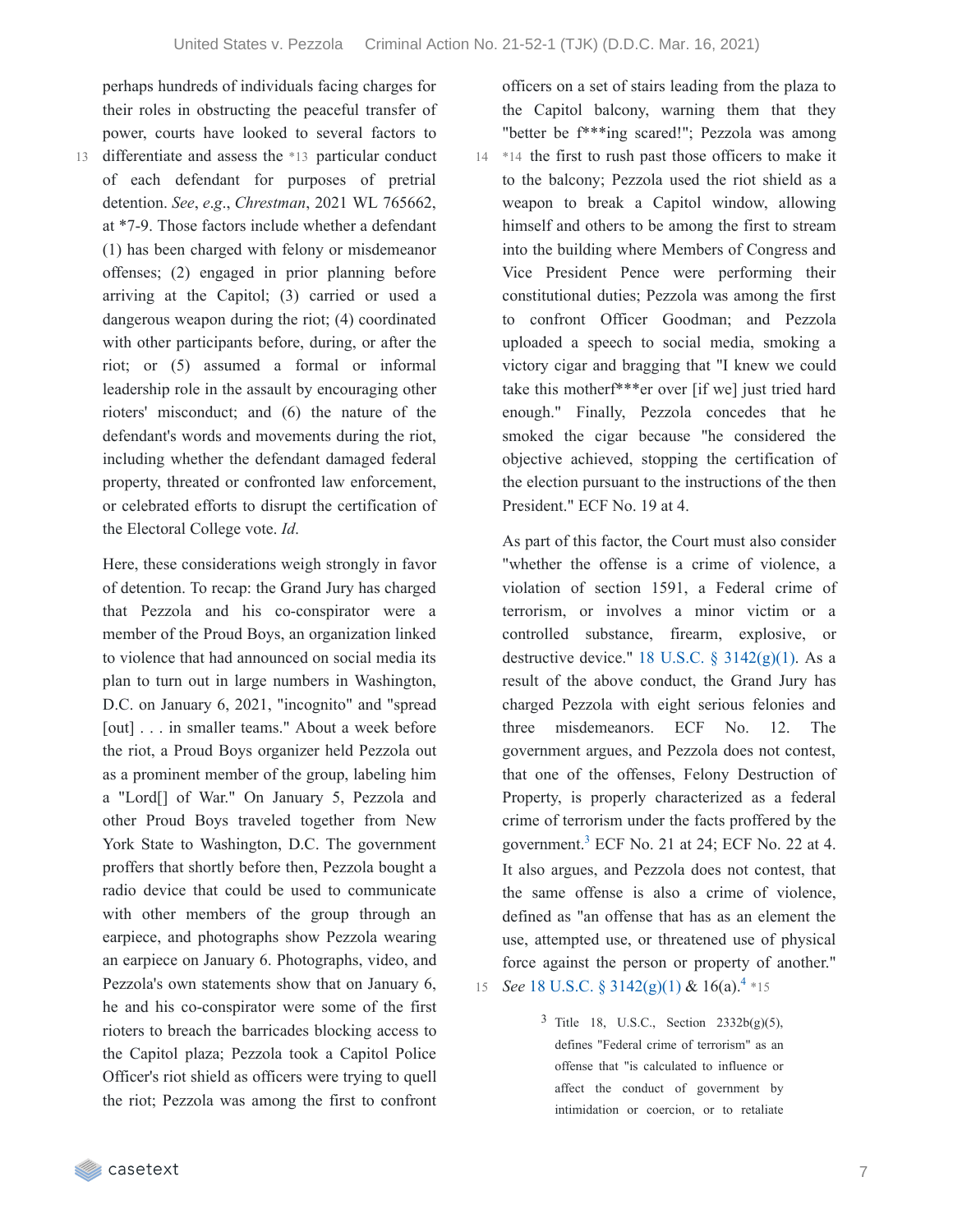against government conduct" and is included in an enumerated list of statutes, which includes § 1361. *See* 18 U.S.C. §§  $2332b(g)(5)(A)-(B)$ .

4 The Court notes that it is not clear whether Section 1361 of Title 18 of the U.S. Code meets these requirements. *See United States v*. *Watkins*, 21-cr-28-3 (APM), ECF No. 35 (D.D.C. Feb. 23, 2021) 11:9-21 (questioning whether "depredation of government property would necessarily involve the use of violence"). But the parties have not briefed the issue, and because the Court's analysis does not turn on it, the Court need not resolve it.

Pezzola is also charged with other serious offenses, even if they are not Federal crimes of terrorism or crimes of violence. For example, he is charged with Obstruction of an Official Proceeding—the process of Congress certifying the Electoral College vote—in violation of 18 U.S.C.  $\S$  [1512\(c\)\(2\),](https://casetext.com/statute/united-states-code/title-18-crimes-and-criminal-procedure/part-i-crimes/chapter-73-obstruction-of-justice/section-1512-tampering-with-a-witness-victim-or-an-informant) an offense for which the maximum term of imprisonment is 20 years, and Assaulting, Resisting, or Impeding Certain Officers, in violation of 18 U.S.C.  $\S$  [111\(a\)\(1\).](https://casetext.com/statute/united-states-code/title-18-crimes-and-criminal-procedure/part-i-crimes/chapter-7-assault/section-111-assaulting-resisting-or-impeding-certain-officers-or-employees)

In sum, the proffered evidence shows that Pezzola came to Washington, D.C. as a key member of a broader conspiracy to effectively steal one of our Nation's crown jewels: the peaceful transfer of power. He then played a prominent role in using violence to achieve those ends by, among other things, robbing a police officer of his or her riot shield and breaking a window of the Capitol to allow rioters to enter. Because of all that, he is charged with very serious crimes that subject him to very serious penalties. Thus, the nature and circumstances of the offense show a clear disregard for the law and the Constitution. More than that, though, they show a willingness to use violence and to act in concert with others to obstruct essential functions of the United States government. And Pezzola's refusal to obey the lawful orders of law enforcement throughout the

day suggest that he would not comply with conditions of release to keep the public safe. This factor weighs very strongly in favor of detention.

#### **2. The Weight of Evidence Against Pezzola**

The weight of evidence against Pezzola is strong. As Judge Meriweather noted, most of the evidence proffered by the government is in the form of photographs and video that show Pezzola, among other things, using the riot shield to break the Capitol window. ECF No. 18 at 3. Pezzola does not deny that he was present inside the Capitol on 16 January 6. ECF No. 19 at 4; \*16 ECF No. 22 at 2. And while he quibbles about the evidence concerning how he obtained the riot shield, *id*. at 3; Hr'g Tr. 8:8-9:6, the circumstantial evidence that he obtained it by force, which includes his own statement on video that he "took [it] from a f\*\*\*ing cop," is substantial. This element also weighs strongly in favor of detention.

#### **3. Pezzola's History and Characteristics**

Pezzola's history and characteristics are somewhat of a mixed bag. Pezzola is 43 years old and has spent his life in Rochester, New York. ECF No. 15 at 5-6. He has no criminal record. *Id*. at 5. After graduating from high school, he served in the Marine Corps as a reservist for six years and was honorably discharged with the rank of corporal. *Id*. Pezzola lives with a woman that his counsel describes as his common-law wife, who is a former pretrial services employee, and his two daughters.<sup>[5](https://casetext.com/_print/doc/united-states-v-pezzola?_printIncludeHighlights=false&_printIncludeKeyPassages=false&_printIsTwoColumn=true&_printEmail=&_printHighlightsKey=#N197102)</sup> *Id*. at 6, 6 n.7. Most of his family lives in the Rochester area. *Id*. at 6. He owns his own flooring installation company and employs other members of the community. *Id*. at 5-6. His family depends on him for financial support. *Id*. at 6. Friends and family describe him as a positive influence in the community. *See*, *e*.*g*., ECF No. 23-1 at 2; 23-4 at 1. And he arranged to turn himself in to law enforcement. ECF No. 22 at 5.

> 5 The Court notes that New York State does not appear to recognize common law marriages. *See Mott v*. *Duncan Petroleum Trans*., 51 [N.Y.2d](https://casetext.com/case/mott-v-duncan-petroleum#p292) 289, 292 (1980) ("It has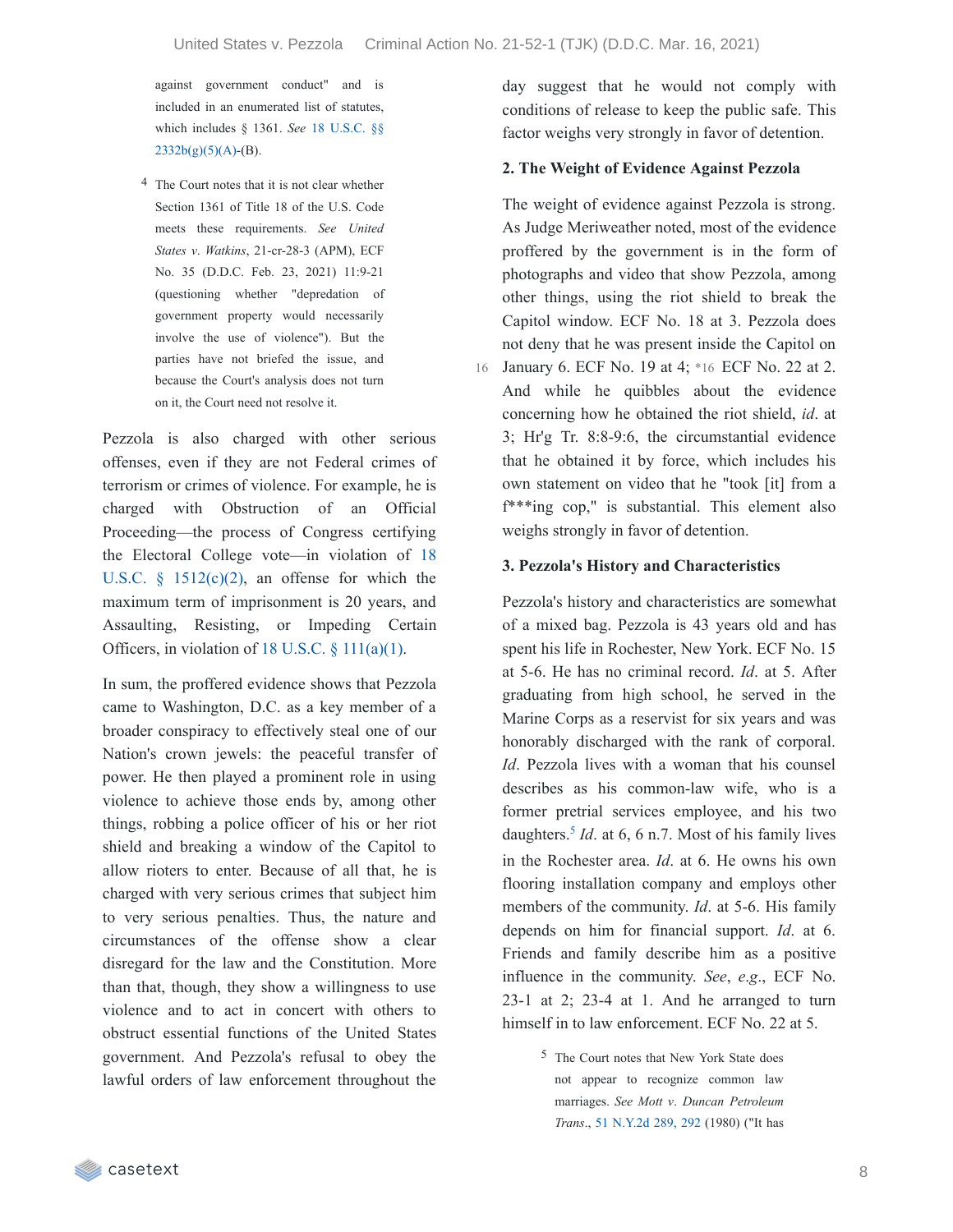long been settled law that [ ] New York does not itself recognize common-law marriages.").

All of this is to Pezzola's credit and reflects that he does not pose a flight risk. It is even enough, the Court finds, to rebut the presumption of detention as to his dangerousness that arises from the charges against him, although, as noted, the presumption remains "incorporated into the other factors . . . in determining whether to grant a conditional release and is given substantial 17 weight." *Ali*, 793 F. [Supp.](https://casetext.com/case/us-v-ali-56#p391) 2d at 391. \*17

But there are other aspects of Pezzola's history and characteristics that prompt significant concern about the danger he poses to the community. The gravity and boldness of his alleged offenses, which reflect a flagrant disregard for the law and our constitutional order, cannot be overstated. As one court observed, the conduct he is charged with "threatens the republic itself." *United States v*. *Munchel*, 21-cr-118 (RCL), 2021 WL 620236, at \*5 (D.D.C. Feb. 17, 2021). [Significantly,](https://casetext.com/case/united-states-v-munchel#p5) Pezzola did not act alone that day, but with the Proud Boys, an organization of like-minded individuals connected to violence whose members remain in the community. And while Pezzola turned himself in to law enforcement after a warrant issued for his arrest, the proffered evidence suggests that he made a stab at changing his appearance and may have relied on that organization's network by staying in several other cities before returning home.

The government also proffers that the specific group of Proud Boys that Pezzola was with in Washington, D.C, said that "anyone they got their hands on they would have killed" that day, and that they planned to return to the city with guns soon, that people would be surprised, and that they "planned to kill every single 'm-fer' they can." While the government does not proffer that Pezzola made any of these statements, and Pezzola suggests that this may have happened when he was asleep or not present, the witness says Pezzola agreed in some way with the sentiments expressed. And on top of that, the government proffers that a thumb drive was found in Pezzola's house that contained voluminous instructions for making bombs, firearms, and poisons, suggesting that he was interested in assisting the group to carry out more violence in some way.

To be sure, Pezzola represents that his involvement with the Proud Boys was short-lived, ECF No. 19 at 3-4, and that, in any event, he now renounces his association with them, *id*. at 8; ECF No. 22 at 5 n.4. But given the proffered evidence 18 of Pezzola's deep (if not long) \*18 involvement with them, his willingness to play an important role in their plans to use violence to disrupt the certification of the Electoral College vote, the statements attributed to his associates and his proffered agreement with them, and the materials found at his home, the Court cannot give much weight to his attempt to distance himself from the organization only after being arrested and detained.<sup>[6](https://casetext.com/_print/doc/united-states-v-pezzola?_printIncludeHighlights=false&_printIncludeKeyPassages=false&_printIsTwoColumn=true&_printEmail=&_printHighlightsKey=#N197156)</sup> And even though he also represents that he "feels great remorse and regret" for what he did on January 6, ECF No. 19 at 7-9, and that he wishes to accept responsibility for his actions, *id*. at 9 n.6, his bald assertion that "there is no indication nor claim that he ever was a participant in the violence that was occurring around him," ECF No. 22 at 2, is flatly contradicted by the evidence proffered by the government and the charges the Grand Jury has returned against him. On balance, Pezzola's history and characteristics narrowly weigh in favor of detention.

> 6 Similarly, the Court cannot place much weigh on Pezzola's representations that only now, after being arrested and detained, does he realize that he was wrong to believe that the 2020 Presidential Election was stolen, and that he was duped by certain politicians and journalists. ECF No. 19 at 8; ECF No. 22 at 4-5.

**4. The Nature and Seriousness of the Danger to Any Person or the Community that Would be Posed by Pezzola's Release**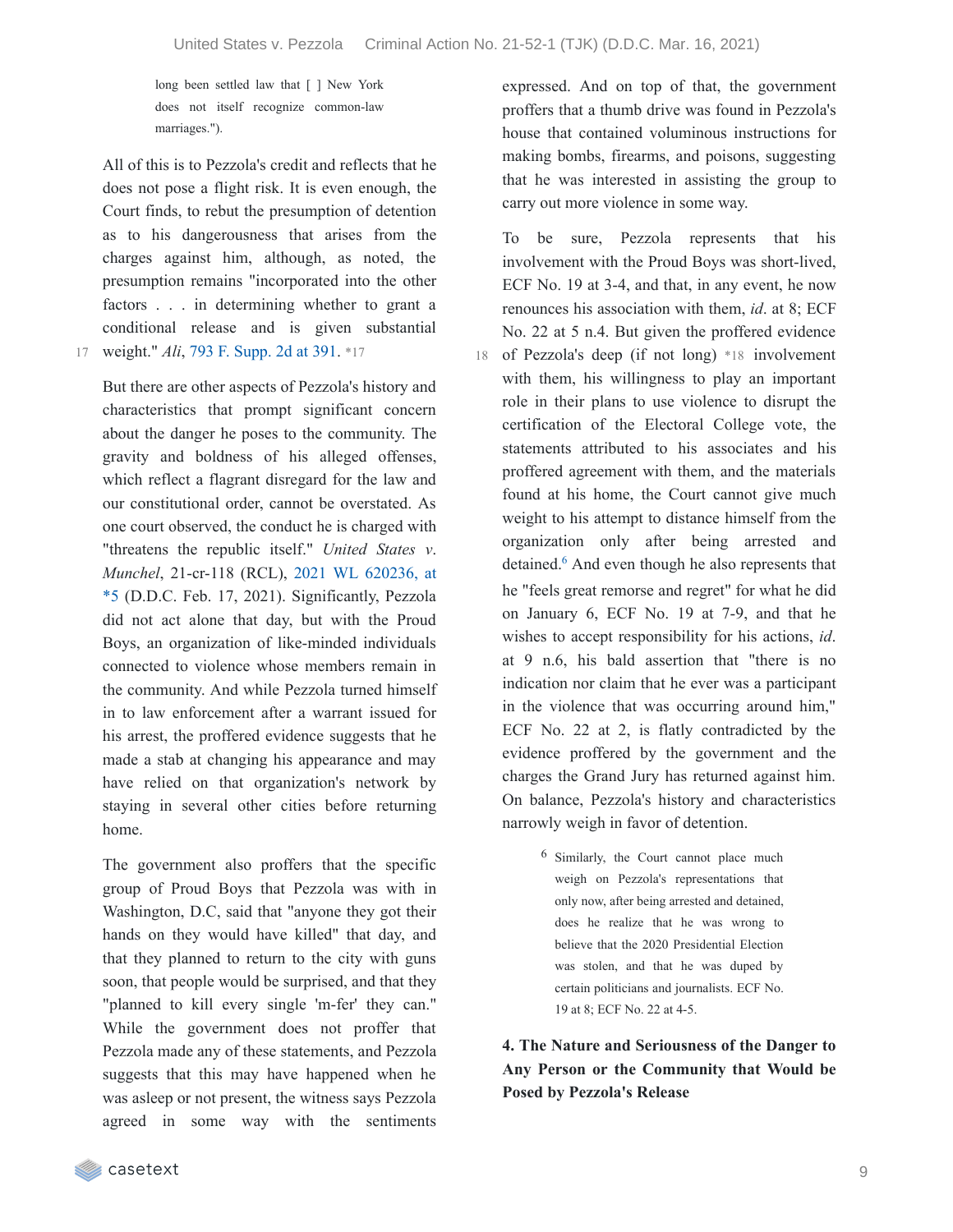The nature and seriousness of the danger posed by Pezzola's release also supports pretrial detention. The same considerations that informed the Court's analysis of the nature and circumstances of the charged offenses are probative here. The proffered evidence shows that before the Capitol assault, Pezzola engaged in planning and coordination with other Proud Boys, including by arranging concealed means of communicating by radio during the riot; that Pezzola helped facilitate the lawlessness of others by advancing near the front of the mob as it overran law enforcement lines at various points; and that he robbed a police officer of a riot shield and used it as a weapon to break a Capitol window, thereby playing an important role in allowing \*19 rioters to enter the building and 19 physically endanger Members of Congress and Vice President Pence. He did so, in many cases, against the explicit orders of law enforcement officers. Smoking a cigar, he exclaimed: "Victory smoke in the Capitol, boys. This is  $f^{***}$ ing awesome. I knew we could take this motherf\*\*\*er

over [if we] just tried hard enough." And he did so, by his own admission, to stop Congress's

certification of the Electoral College vote.

As one court found, these sorts of considerations, "because they reflect the depth of a defendant's disregard for the safety of others, for our democratic institutions, and for the rule of law, necessarily reflect the significance of the immediate threat a defendant presents to the community in which he resides and the threat posed by his disrespect for the U.S. Constitution and official directives to the nation as a whole." *Chrestman*, 2021 WL 765662, at \*15. And as Judge Meriweather found, the government's proffer that Pezzola's associates threatened future political violence here in Washington, D.C. with firearms, that Pezzola agreed with those threats in some way, and that voluminous instructions for making bombs, firearms, and poisons were found in his home, ratchet up these concerns significantly.

The Court also finds that, on this record, there are no conditions or combination of conditions that would reasonably assure the safety of the community if Pezzola were released pending trial. He requests that he be released on his own recognizance, or in the alterative suggests that he be released to the third-party custody of his common-law wife, with location monitoring and a curfew that permits him to work outside his home. ECF No. 19 at 9; Hr'g Tr. 34:10-35:20. But the planning that Pezzola did for January 6—at a minimum, obtaining the radio—apparently took place while he was living at home with her. He arranged to travel to Washington, D.C. to participate in the riot while living at home with her. And he apparently obtained and retained instructions for making bombs, firearms, and poisons while living at home \*20 with her. In any event, location monitoring technology, and any restriction that the Court might place on Pezzola's whereabouts or use of a phone or internet to contact other Proud Boys or co-conspirators, ultimately rely to some degree on a defendant's voluntary compliance. As another court recently observed, a "determined defendant can cut off an ankle monitor, ignore travel restrictions, elude a third-party custodian . . . and endanger his community." *Munchel*, 2021 WL 620236, at \*7. And the proffered evidence shows that Pezzola was quite determined on January 6. Given all the above, including his alleged failure to comply with directives from law enforcement officers that day, the Court is not persuaded he would adhere to conditions imposed by the Court, despite his postarrest disavowal of his actions. [7](https://casetext.com/_print/doc/united-states-v-pezzola?_printIncludeHighlights=false&_printIncludeKeyPassages=false&_printIsTwoColumn=true&_printEmail=&_printHighlightsKey=#N197188)

> 7 At the detention hearing, Pezzola's counsel suggested that the Court could "[p]ut a bond against [Pezzola's common-law wife's] house. Take her house if he flees." Hr'g Tr. 36:25-37:3. But the Court's ruling does not turn on Pezzola's risk of flight. And on the record here, the Court cannot find that any such bond would reasonably assure the safety of the community. The proffered evidence shows that on one

**Example 20** casetext